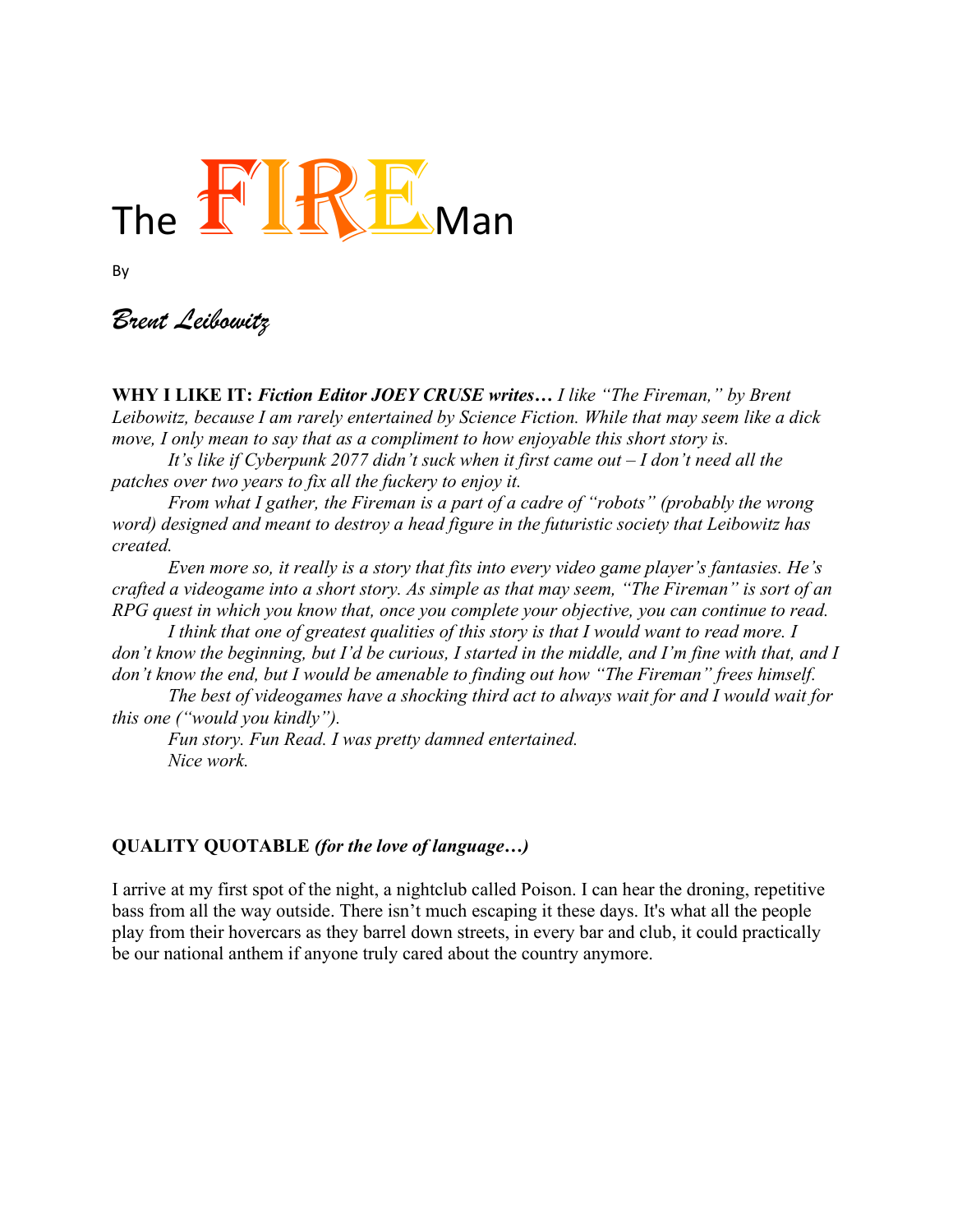## The Fireman

If I could experience the sense of touch, I would feel the cool breeze of the encroaching winter lap at my skin. Instead, it becomes harder to walk down the abandoned alleyway as my metallic joints go stiff. Technology is not so advanced as to not fall victim to the power of the elements. I watch as the wind throws trash into the air. I snatch a piece of garbage like a bird would its prey and hold it in front of me. I put my hand underneath it, then snap my fingers. A spark emerges which turns into a flame on my newly acquired bounty. I hold the fire near my arms and legs as the stiffness fades. This is as close as I will ever get to knowing what warm is.

I put out my fleeting creation beneath my feet once it has served its purpose. Joints without full mobility could be, in some situations, the difference between life and death. There's a part of me that hopes I won't be in one of those situations tonight. There's another part of me that craves those situations, as a human in the desert would crave water. My lone journey through the alley nears its end as I see the bright lights of the main streets. There, I cannot walk amongst the shadows. I raise the hood of my jacket over my head. I make sure to not have my face disappear but rather be only slightly obscured. It is useful to be mysterious but deadly to be suspicious and the line between the two grows thinner by the day.

As I step out of the alley and into the street, my jacket reflects the bright reds, greens, and purples of shop signs and advertising screens. I walk down the street, occasionally looking over my shoulder to make sure I'm not being followed. I am not afraid, merely aware of my surroundings. The last time I felt fear was before my enhancements. Now the most comparable thing to it is the knowledge that I could fail a mission. But I would not fail this one.

I arrive at my first spot of the night, a nightclub called Poison. I can hear the droning, repetitive bass from all the way outside. There isn't much escaping it these days. It's what all the people play from their hovercars as they barrel down streets, in every bar and club, it could practically be our national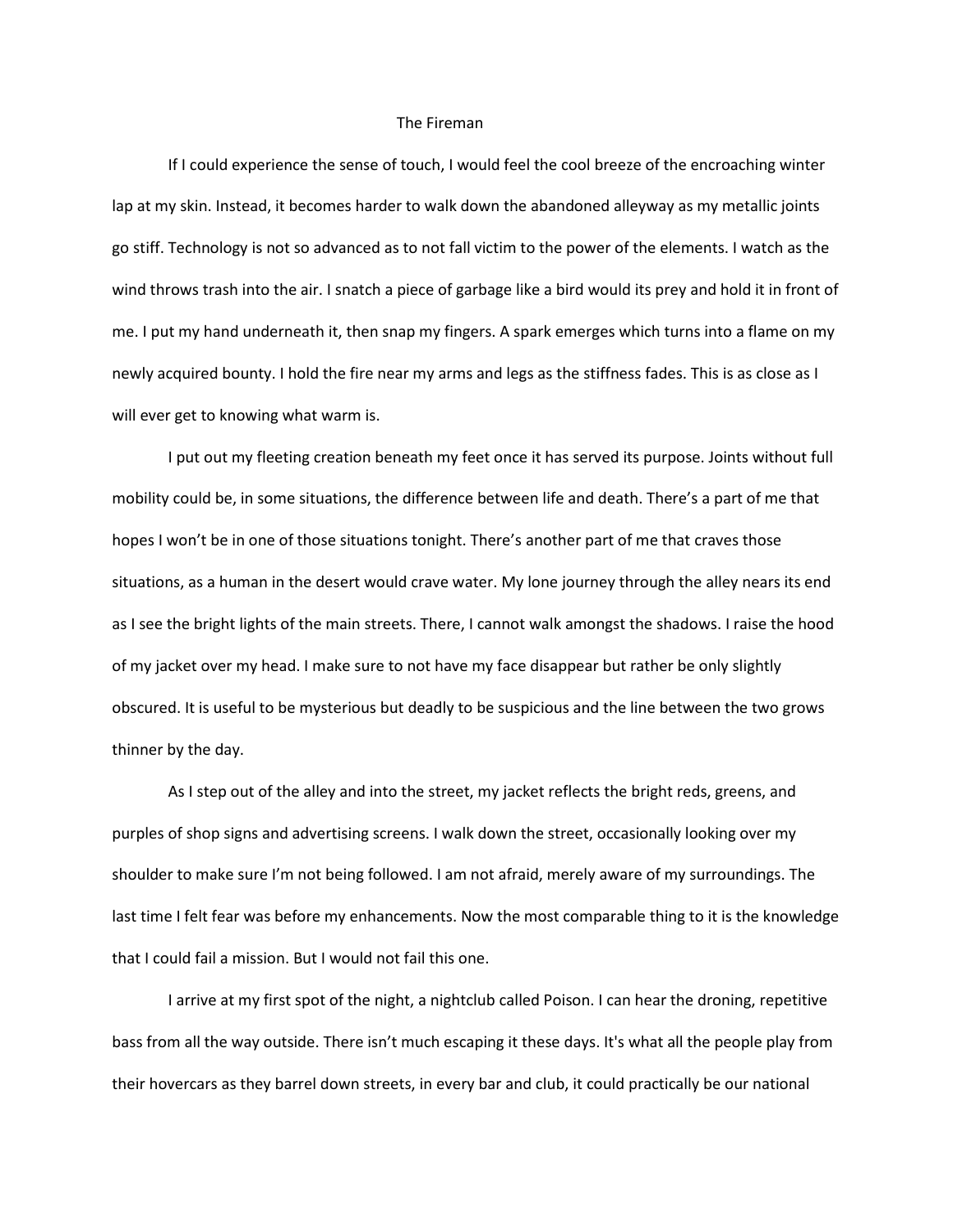anthem if anyone truly cared about the country anymore. I couldn't blame them, there is a hypnotic quality to it. One that lures you in with its simplicity and warmth before smothering you. But I was not here to think about music nor to let my body move to it. I was here to meet an informant.

"Hey there," a raspy voice called to me, "Looking for something? Entrance is that way."

I turn my head to the voice's source and see a thin, older looking man leaning up against a wall right outside the club doors. He is dressed simply aside from the glowing baseball cap that tops his head. I can see the years on his face but his eyes shine with mischievous youth. Perhaps they are not his own. He raises his hand to his face and sucks on his thumb. Removing his thumb from his mouth, he exhales a puff of smoke. Cybernetic enhancements are getting more and more creative. This man had fused his vice to his very being. But what caught my eye was the tattoo on his hand. A circle with lines surrounding it, like a sun, with six dots inside the circle. A clear indicator that he was my man. We all had the mark somewhere. The Doc had trained him well.

"I was hoping you might give me some directions, actually." I responded.

He hits his thumb-vape and smoke suddenly surrounds us. "Don't worry, our privacy is secured. For a moment," he says, almost reassuringly. "They can't hear us outside of here."

"Do you have the intel?" I ask, cutting to the chase.

"Not very chatty I see", the man grumbles, "He'll be in the back room of Hologram Jewelers on Crow Street".

"Thank you sir", I say before turning to my new destination.

"Hey, if we ever meet again, just call me Man of Air ''. He must have been wanting to say that this whole time. We all have codenames too. I guess we all think they are special.

The hypnotic bass of Club Poison slowly fades away as I make my way toward my objective. I look into the sky, trying to see the moon but the light pollution and smokestacks have, as always, obscured it from view. I regret even looking up when my eye catches a billboard. On it is a video of a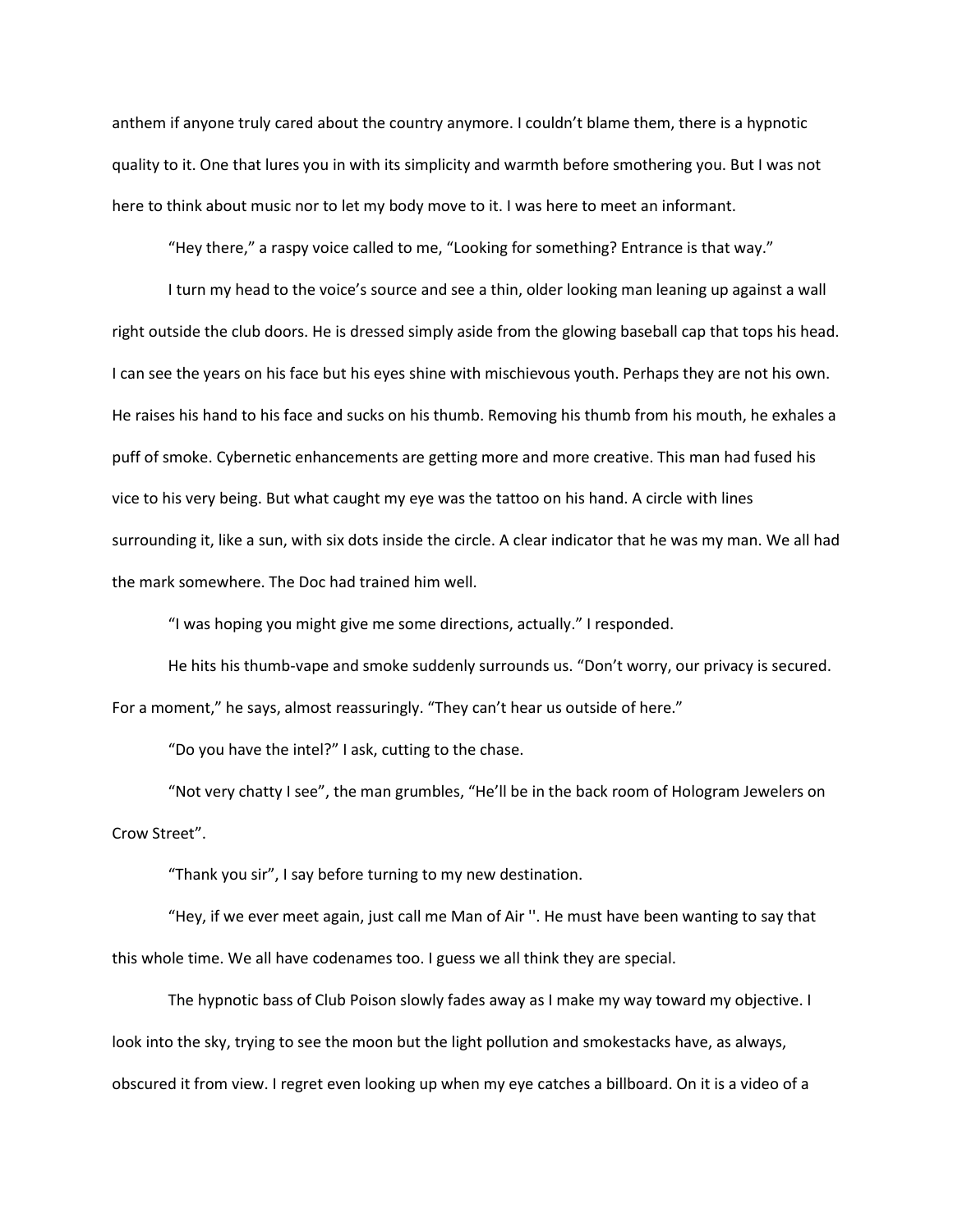man dressed in blue armor, waving to a crowd. The video cuts to him in battle. His arm transforms, becoming a cannon. I watch as the soldier obliterates his foes. Then, I feel the one real emotion I know I still have left. Hatred. I know this man, this blue soldier. I know how he is wrongfully adored by an ignorant populace and falsely called a hero. He smiles from the billboard, taunting me. I think about meeting him, showing my power, erasing that smug smile of superiority. He would hear the hiss of gas, see the flickers of flame emerge from my wrists, and feel the burn slowly envelop him. I could practically hear the crackle of the fire and his screams as the corporate poster child of inorganic enhancements met his doom to my pure inferno.

Something inside forces me to come back to reality. I stare at that billboard for a few seconds more until the fantasy fades from my mind. What I was doing tonight would eventually bring me to my desired confrontation. I continued down the street, as the rage continued to simmer inside me. I was hoping that it would come of use tonight.

I arrive at Hologram Jewelers as midnight looms over the city. The holographic sign flickers above, casting me in sporadic blue light. Figuring my target would be inside, I move to knock on the door. When my fist connects, the door moves open ever so slightly. A jewelry store already unlocked at midnight is never a good sign. I slowly open the door the rest of the way and step cautiously inside. Right in the center of the room is a body, its white suit flecked with red. Most of the blood pooled around the head where a large gash appears to have been the source. This was the man I was supposed to meet up with, a fellow with the Weapons Brokers. A man in yellow gear steps into my view. He is wearing a red construction helmet on his head and wields a glowing neon pickaxe. I recognize the colors and weapons immediately. This guy runs with the Metron Gang.

"Yo! We got company!" the gang member cries out. 3 more men, with the same outfit and weapons emerge from the back room. What shit luck. They just so happened to hit the one jewelry where I was supposed to rendezvous at. I don't have much time to sulk as the gang member who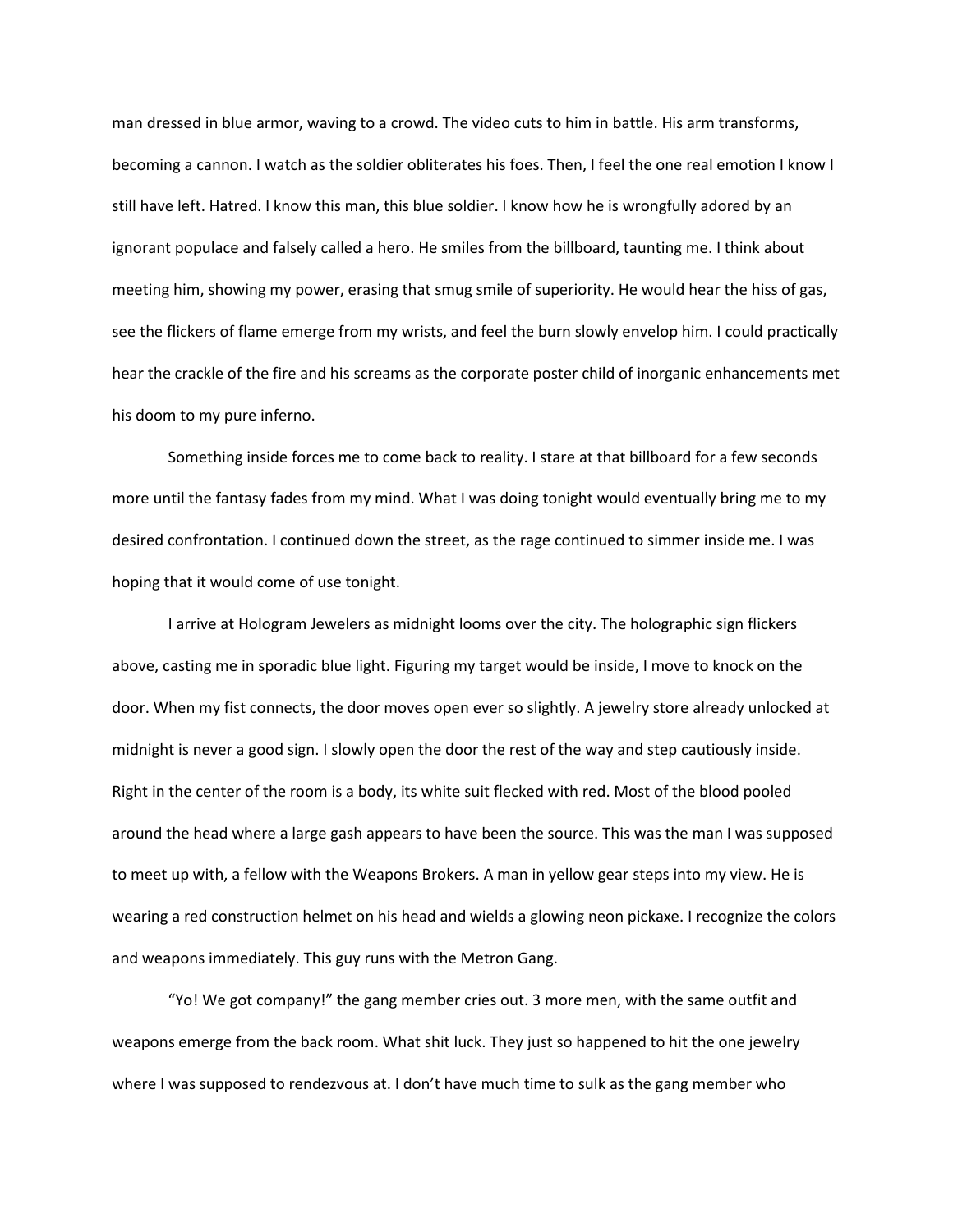spotted me runs straight at me with his pickaxe raised. Guess my rage would come of use tonight after all.

As the criminal swings, I sidestep the blow. His pickaxe lands straight into a light switch. Sparks fly from the impact and my instincts kick into gear. I snap my fingers directly underneath the sparks and a small explosion erupts. The flames catch my enemy's face and he cries out like a wounded animal. He falls backward into a case of gems with smoke peeling off his face. He won't be a problem anymore.

"What the hell was that?' asks one of his friends.

"Who cares, let's kill this bastard!" cries another thug. Two of them begin to make their way toward me. I needed to end this. And quickly. I roll my wrists until my hands flex backwards. The hoses quickly snake their way up my arms. The cybernetic enhancements in my wrists activate, opening up slits through where the nozzles of my flamethrowers emerge. I can feel my stomach working overtime, building up a flame to match my fury. My opponents stop short, confused by the sight in front of them.

"What's going on?" asks the same curious criminal as before.

"You don't know who I am, do you?" Is my answer. The gas hisses forth, almost as a warning sign, though the fools were too late to recognize it. Ribbons of red burst forth through me and wash over the two thugs. At first, both are too shocked to react. In a matter of seconds they fall, writhing and screaming as the fire saps away their flesh and their life. I turn my attention from their charred corpses to the last criminal standing. I see at once the fear and the recognition in his eyes.

"You're- you're the Fireman!" He exclaims, "One of those robots that's got superpowers!". The Doc had truly unlocked something with the concept. The combination of an inorganic body with a natural force made my kind especially dangerous. Dangerous enough that a little man would try to destroy us. All to preserve a world where we are only reliant on him and others who live by nothing but wire and steel. But with this plan, we would end him and take our rightful place in the hierarchy of the world.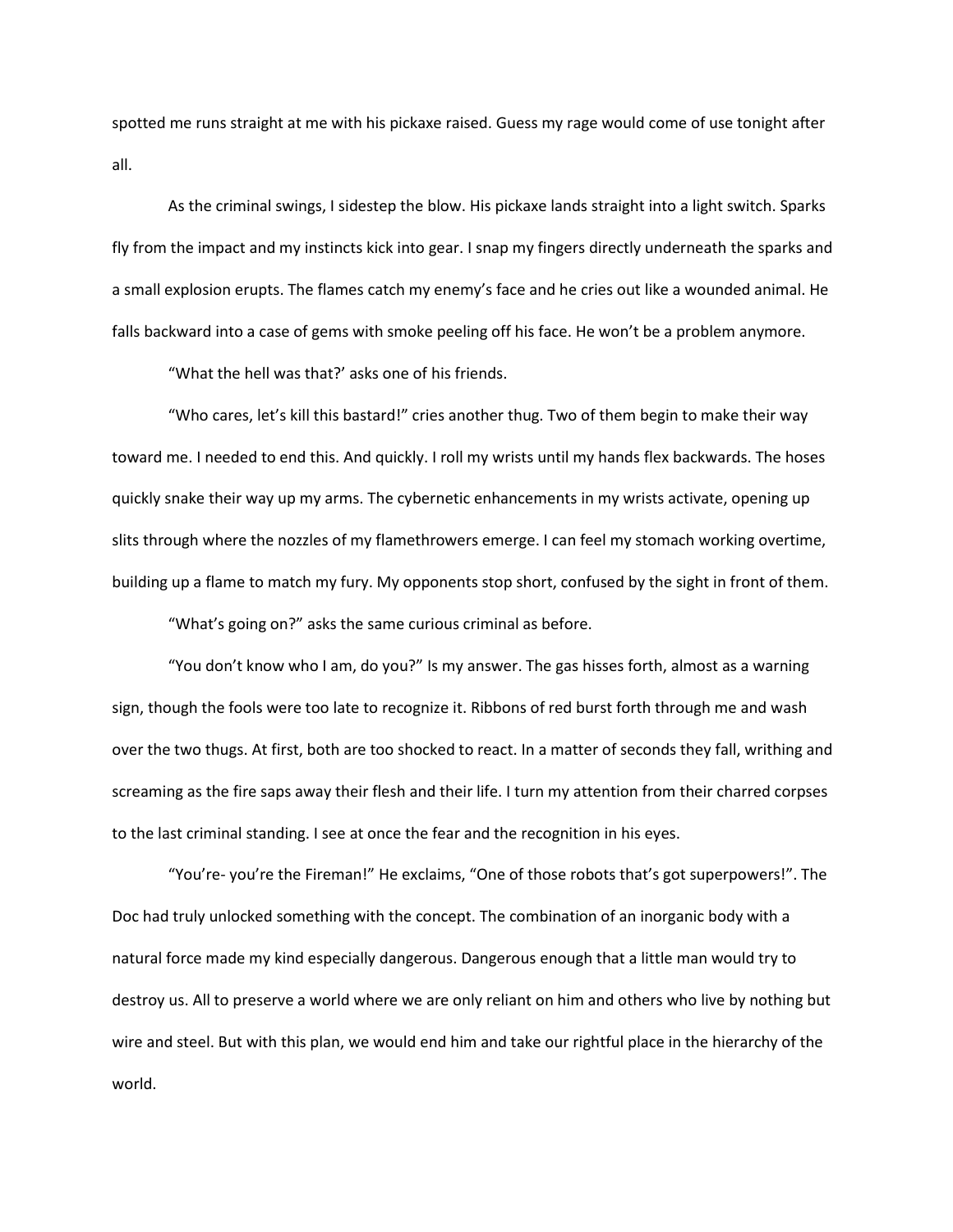"That I am" I respond, watching his skin turn pale, "And the fellow you killed had something I wanted. You wouldn't happen to have it now, would you?".

He doesn't even need to answer as his eyes shoot down towards his feet. I slowly step toward him, deliberate in my menace. He remains paralyzed as I peer over the counter dividing us. There, I see a bag at his feet and inside it a glowing white cube. I reach into the bag and pick up my luminous quarry. My mission is nearly complete. I just can't have any loose ends.

"Thank you" are the last words he hears as I unleash my inferno upon him. I proceed to treat the rest of the store to the flames as well. I knew the gang would have disabled the cameras so when the fire unit sifted through the wreckage in the early morning, they would only suspect a robbery gone wrong due to an electrical fire. The flames lap at my skin but I cannot feel their sting nor melt at their heat. Holding the glowing cube in one hand, I use the other to pull out a pager.

"Hello Doctor", I say into the pager after making contact, "I have acquired the battery".

"Very good," his voice crackles through, "This shall power my machine quite nicely. Return to base at once. It is time to begin Operation EMP".

"Yes Doctor, soon I will destroy that obnoxious-"

"You will be joined by the others in the mission as well" says The Doc. I feel a sting inside me at this. I had been told that killing him would be my task alone. Had he told the others that too? The thought quickly leaves my head. As long as he ends up dead. That is good enough for me. It has to be.

"Yes Doctor" I respond, though the words feel not of my own. I know now that despite my power, there is a part of me that is still programmed, still property. Maybe one day this power could rise up and destroy any and all life below it. No matter how smart that life was. No matter how much control that life believed itself to have. But today, I can only walk through the blazing sea I made with another mission at hand, living this perpetual videogame.